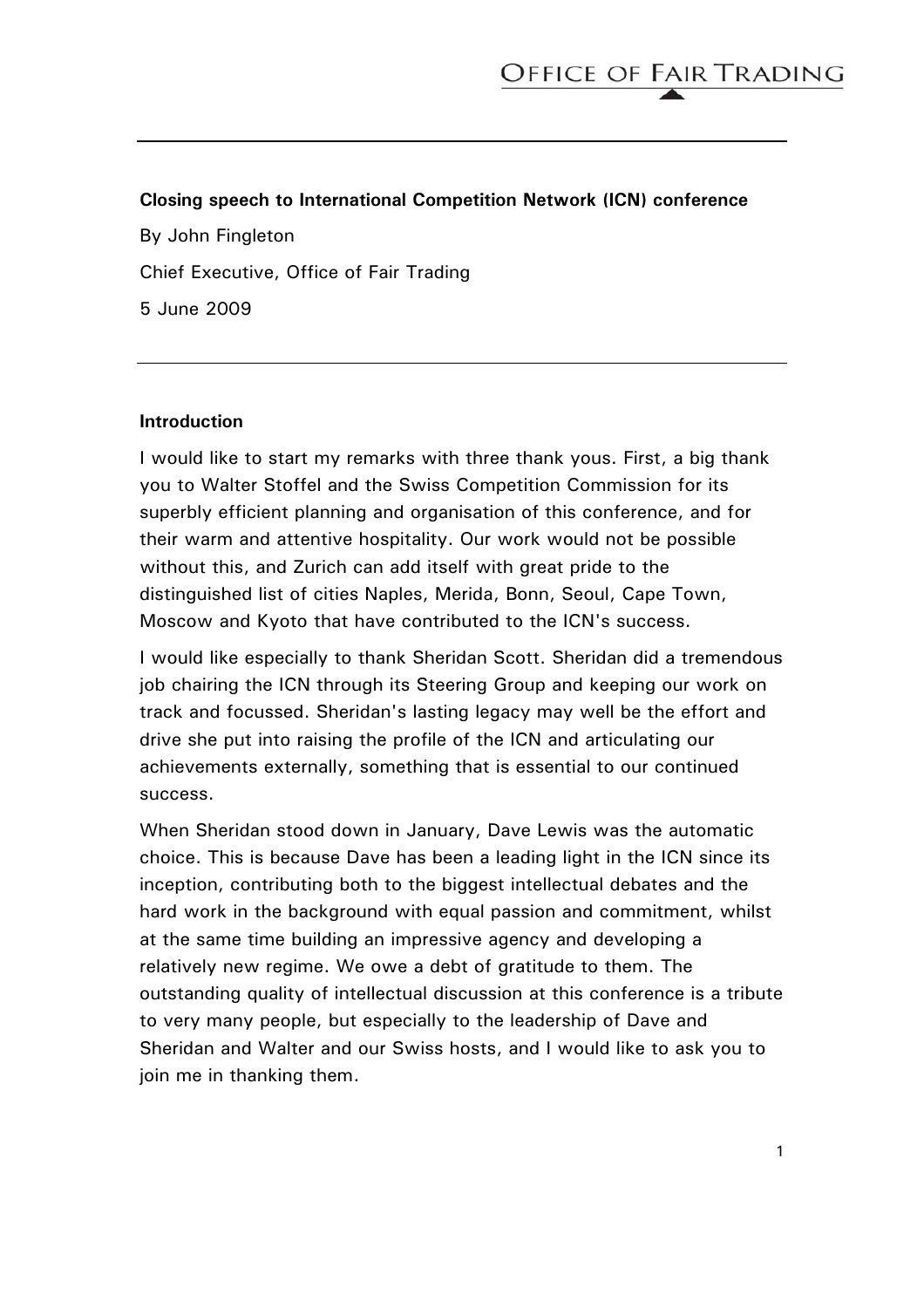In his introductory remarks to the first Annual Conference in Naples in 2002, Konrad von Finckenstein (the first ICN Chair) said that 'We are not here as a result of some treaty obligation, rather, it is a community of interest which draws us together.' He also highlighted a number of distinguishing features of the ICN:

- **Inclusiveness**
- Openness
- Joint work products
- Goal of soft convergence.

Eight years on, we remain drawn together by 'a community of interest', and inclusiveness, openness, joint work and convergence are still crucial to the ICN. We should all be very proud not only of the most recent work product presented and discussed here in Zurich, but also of the growing number of countries, agencies and NGAs participating in the work of the ICN and the Annual Conference over the years.

However, I share Dave Lewis' analysis, as outlined in his opening speech on Wednesday, that a number of complex and controversial questions now characterise the work of the ICN that are different from the concerns that prompted the establishment of the network in 2001. That 'community of interest' that brought us together in 2001 has evolved over time. And those distinguishing features of ICN cannot live in a 'vacuum' but need to reflect both the current needs of member agencies and the context in which we are living and working.

# **The Challenge of Globalisation**

Over the past decades, competition policy has made great progress in opening markets to competition and improving consumer welfare. Technological innovation and liberalisation/deregulation mean that in the 21st century, it is likely that markets and businesses will continue to be increasingly international. Competition regulation, enforcement and advocacy, however, will remain predominately centred on domestic, national regimes and needs. The question of how national competition authorities should best work together to ensure that all consumers benefit from open competitive markets at the international level, as well as domestically, is central for competition policy in a globalised economy.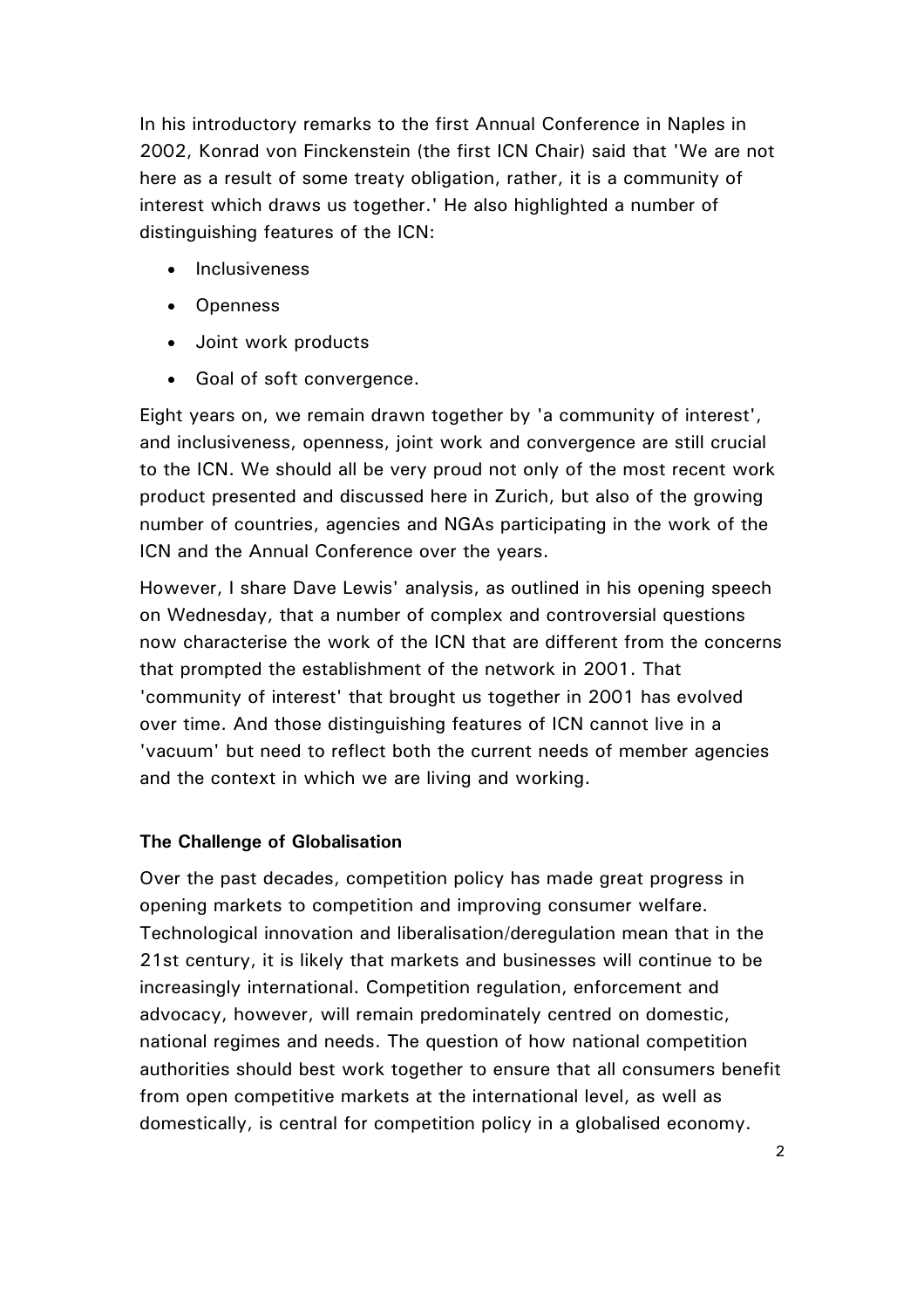The ICN has grown to a position where it plays a crucial role in being part of the thread that binds together a patchwork of national competition agencies who, collectively, can achieve more than any of us individually.

This challenge of tackling cross-border, regional and global issues that come with globalisation is not unique to competition policy: we see it with the environment, financial services regulation, disease control and a host of other areas. Globalisation brings great benefits in terms of open markets and stronger competition. However, if we are to ensure that long term we continue to dismantle trade barriers and protectionism, and ensure that the benefits of international competition flow to final consumers, we must strive for the most effective system of dealing with competition issues that transcend national boundaries. This is true whether we look at this through any of the three lenses, economic, democratic and the rule of law, that Walter outlined in his welcoming address.

Ultimately, national agencies are accountable domestically and the change we bring about through what on Wednesday I called our four pillars of mergers, cartels, unilateral conduct and competition advocacy, must be achieved by each agency working within domestic legal and political processes. ICN work product can provide a hugely useful and supportive resource to enhance and facilitate each agency's ability to do that more effectively.

As we get ready to leave Zurich, I would like us to reflect on the future of the ICN and to outline what I see as the four main priorities going forward:

- Continuity
- Longer-term vision
- Governance and inclusiveness
- Agency effectiveness.

# **Continuity**

The ICN has been very successful to date, we need to recognise this and build upon it. Where things are an important source of success, we should not seek to change them. Thus we should keep our virtual structure, our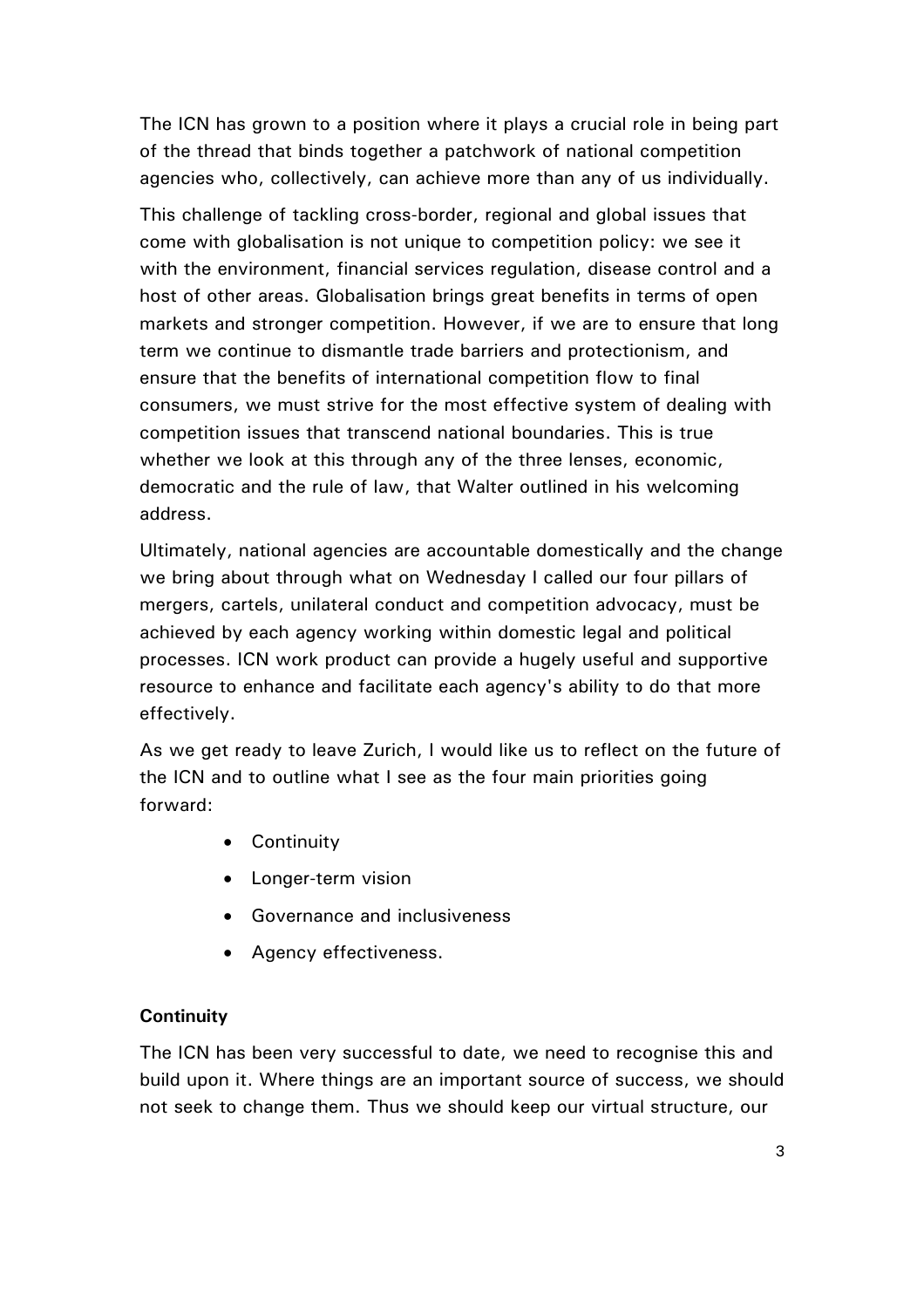inclusive and open approach, our working group structure. But we must make it work even better. Key issues here are:

- That we prioritise better. In this morning sessions, and elsewhere, people are brimming with new ideas for the ICN. We may risk, for all the best reasons, taking on more than we can collectively cope with and we need to focus our finite resources on the things that make the biggest impact.
- That we build institutional memory, so that we better capture learning and the cumulative effects of our efforts to inform the future. We cannot afford to re-invent the wheel and, with the inevitable turnover of staff, this is a significant risk.
- That in our implementation work, we focus more clearly on converting our excellent outputs, what Eleanor Fox this morning called the 'treasure trove', into tangible outcomes for consumers within each of our home countries.
- Finally, that we refine and articulate more clearly the benefits of our work, so we can deliver a simple narrative domestically that clearly demonstrates the benefits of the ICN for domestic consumers, both directly and indirectly, and that is consistent with what another agency head would say.

All of this I would describe as stable continuity, building on what we have learned to do well, and enhancing the effectiveness of the day-to-day bread and butter outputs and method of working that are part of the ICN's distinctive brand.

# **Longer-term vision**

However, simply improving what we currently do as I have outlined, will not suffice. In *The Leopard,* Giuseppe Tomasi di Lampedusa says: 'If we want things to stay as they are, things will have to change'. The ICN must develop a bigger and bolder vision, and must innovate in what it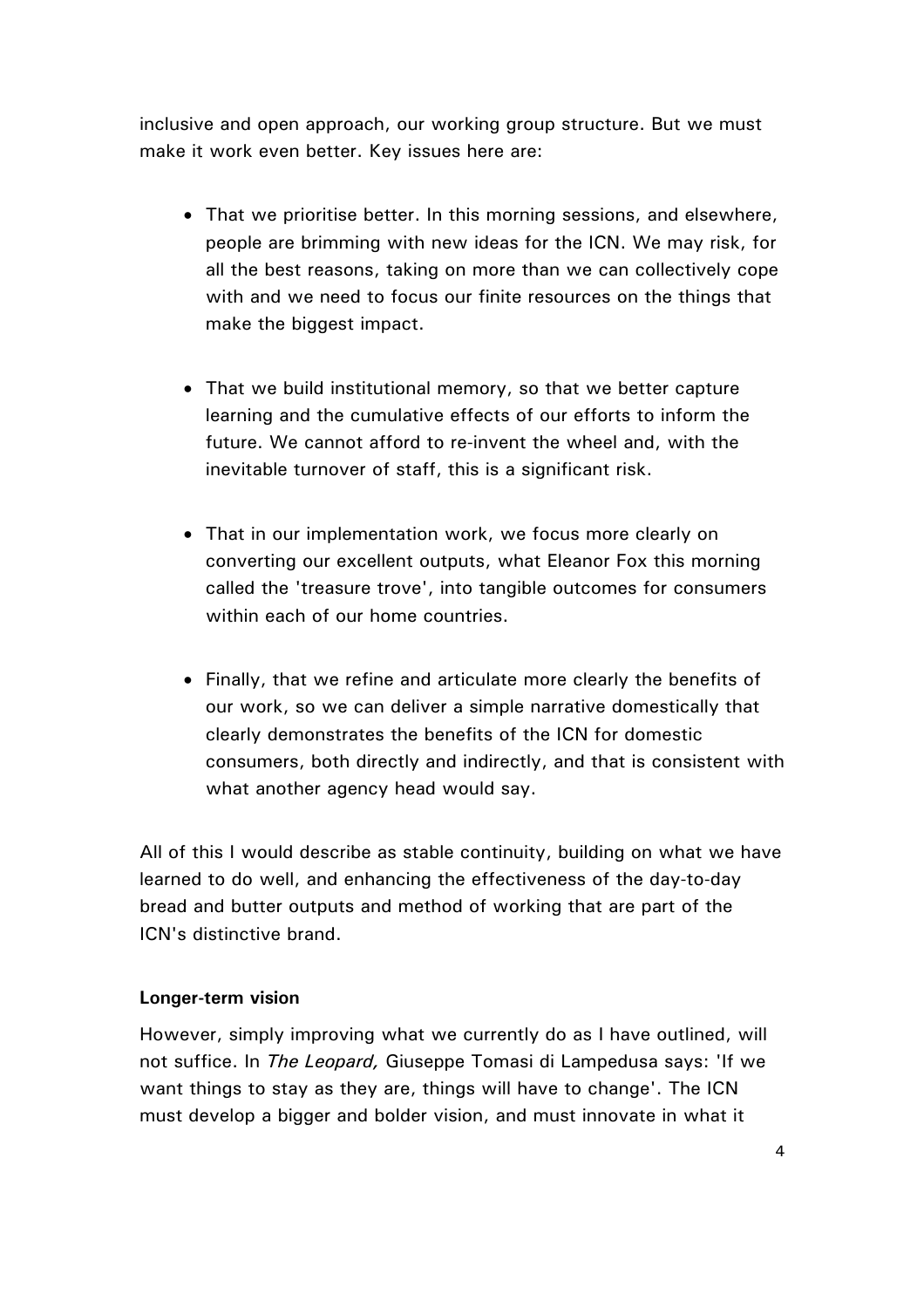does. We are at an important juncture, and we must seize the opportunity that this offers.

There are four areas of concern with a system that relies on a network of national competition agencies to ensure that markets that transcend national borders work to the benefit of domestic consumers in every country. These are:

- a) Private anti-competitive behaviour such as cartels, abuse of unilateral market power, anti-competitive mergers and other private restrictions on competition.
- b) Public restrictions on competition such as statutory entry barriers, regulatory capture and protectionism that threaten significant consumer and wider economic harm, and Federal Counsellor Doris Leuthard's appeal to us Wednesday to tackle protectionism is a reminder of how much is expected of us in this regard.
- c) Different or inconsistent substantive standards and policies that give rise to a risk of 'chilling' conduct that could be pro-competitive and ultimately beneficial to consumers.
- d) Inconsistent and duplicative procedures across national competition regimes that create additional burdens for business which are ultimately passed on to consumers.

Eleanor Fox referred this morning to gaps and overlaps. To a large extent, the first two are gaps, and the second two are overlaps. While, as Dave Lewis noted in his opening speech, the original motivation of the ICN was perhaps driven more by the overlaps, over time, we have made direct or indirect progress on all four. In particular, we have tackled the third and fourth issues of burdens and inconsistency with great vigour, probably most visibly in the area of mergers. Our work on advocacy and market studies has been relevant to public restrictions on competition, an increasingly important area of activity over the past eight years. And much of the work we do in the ICN builds the trust and deeper mutual understanding that is an essential platform for cooperation in cases.

Despite these important positives, I believe the ICN now needs to have a full debate about its objectives and the relative importance of dealing with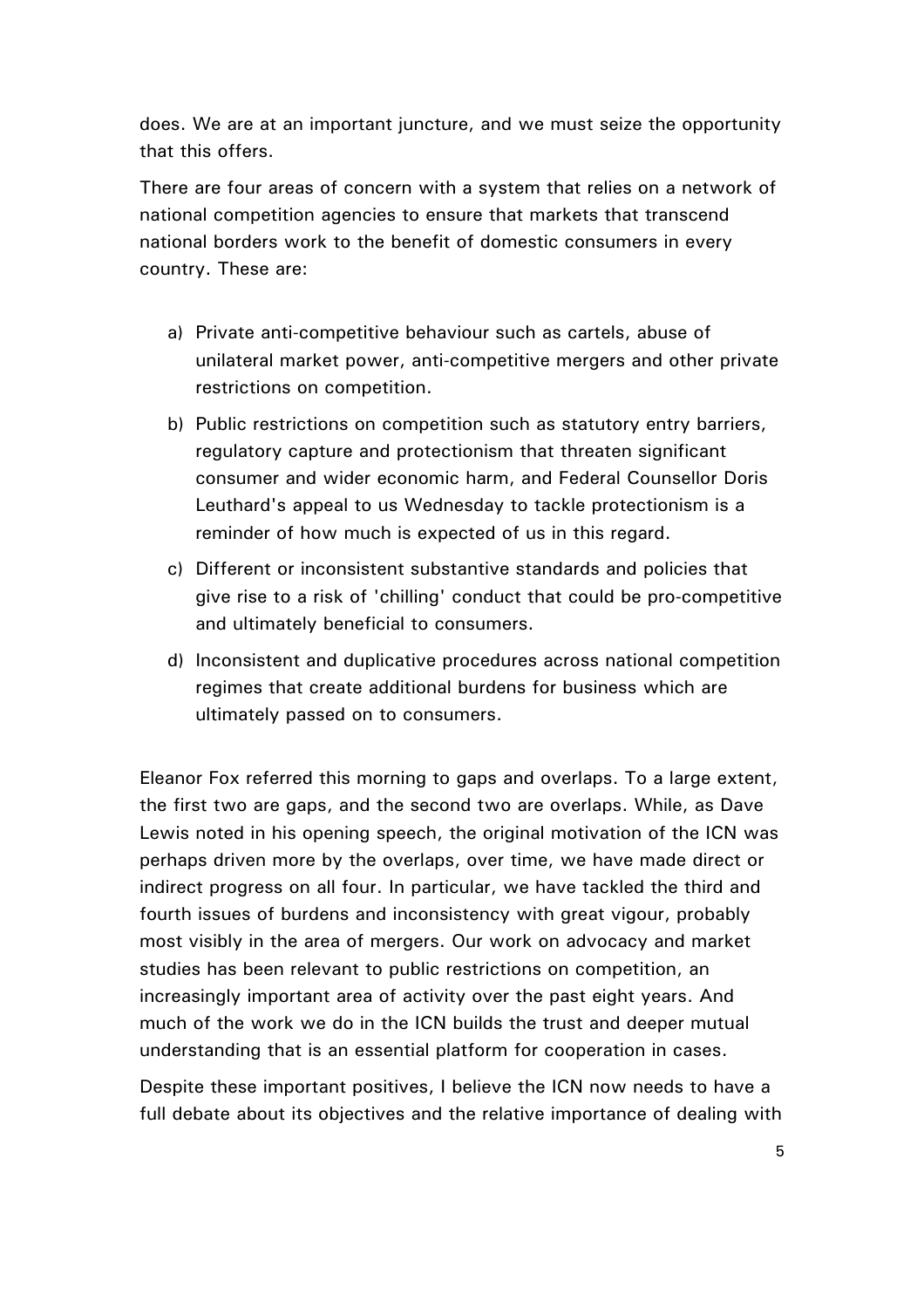the gaps and overlaps. The ICN has understandably proceeded to date looking at what it can achieve in the following two years, and then done what it said it will do. That was a wise and necessary way to start. Building on this success, we now need to develop a longer-term vision for the future. There are things we can only achieve over 10-20 years, and these need investments now. Such a vision would then be a touchstone for our prioritisation, a central part of our narrative about how our shared work benefits consumers, and a basis against which to define our longterm success and evaluate our performance.

This vision should not be founded on the holy-grail of convergence but rather 'convergence and informed divergence'. Where convergence is not possible, identifying the nature and sources of divergence and understanding and respecting the divergent underlying rationale appears to be an appropriately pluralist objective for an international network. Informed divergence offers agencies, business and consumers greater clarity and transparency than focussing solely on a convergence that is not possible. Bill Kovacic this morning rightly stressed the need for interoperability as part of this agenda.

The first step in developing a longer-term vision for the ICN must be a debate about the objectives of our network. How should we prioritise between gaps in enforcement against international cartels and tackling protectionism as opposed to dealing with issues of differing standards and duplicative burdens that come from overlaps? Should we only focus on what is feasible in the short-term? How should we best respond to Dave Lewis' challenge to 'all competition, all of the time'? How do we address the interface between competition and other policies (trade, the environment etc) and changing circumstances in business and world trade?

#### **Governance and inclusiveness**

A third priority for the ICN relates to governance and inclusiveness. As Dave Lewis pointed out, the ICN has been successful in including and giving a voice to weaker, newer and less-resourced members, but we need to rise to the challenge that he has set and work harder to ensure that the ICN continues to enable the fullest possible engagement of all its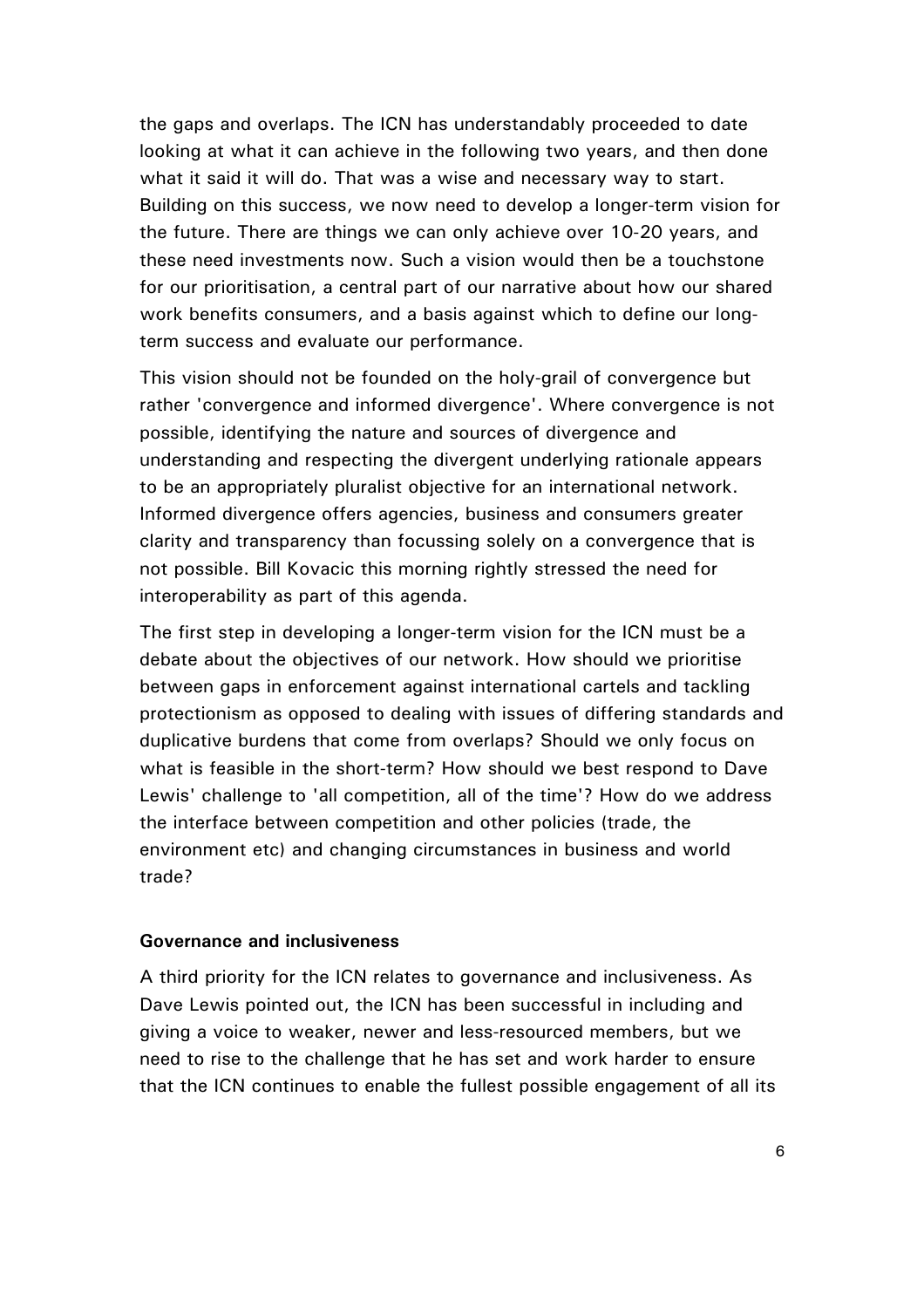members, and that its work responds to the needs of newer agencies and those in smaller economies that are still finding their feet.

If the ICN continues to succeed, it will do so because of the impact it has on individual agencies and countries that, because of international learning, do things differently. However, with that impact will come greater scrutiny, and we need to be above reproach in terms of our own governance. Good governance is the twin of inclusiveness: we must ensure that our work not only meets the needs of agencies, but that it ultimately serves the interests of consumers in each of our jurisdictions.

#### **Agency effectiveness**

Finally, I would like to say something about agency effectiveness. How we run our agencies is a cornerstone for everything else we do. Running our organisations well makes us more efficient in driving competition for consumers and our economies. It improves the selection of what cases and studies we do, our ability to attract talented individuals to work with us, the quality of our decision making and helps to ensure we deliver tangible positive outcomes in markets.

Running an agency effectively must be done in the context of bestpractice domestically, and many of us will look first to best-practice in other agencies within our own jurisdictions. However, there are things that are very specific to running a competition agency and increasingly we look to our international peers as an important source of learning. For many of us, the best stimulus to examination of our own performance and self-improvement comes from international peer pressure. This is an area where more mature agencies can benefit from recently established regimes and fresh minds in new agencies, just as new agencies can benefit from the experience of established agencies.

Agency effectiveness has grown naturally and organically within the ICN. In January of this year, DG Competition hosted a first ICN workshop for agency heads on agency effectiveness. Feedback from this event has been universally positive, and there is considerable demand from agencies large and small, new and old, for more work of this kind. That we now have an agency effectiveness working group reflects the central relevance of this topic.